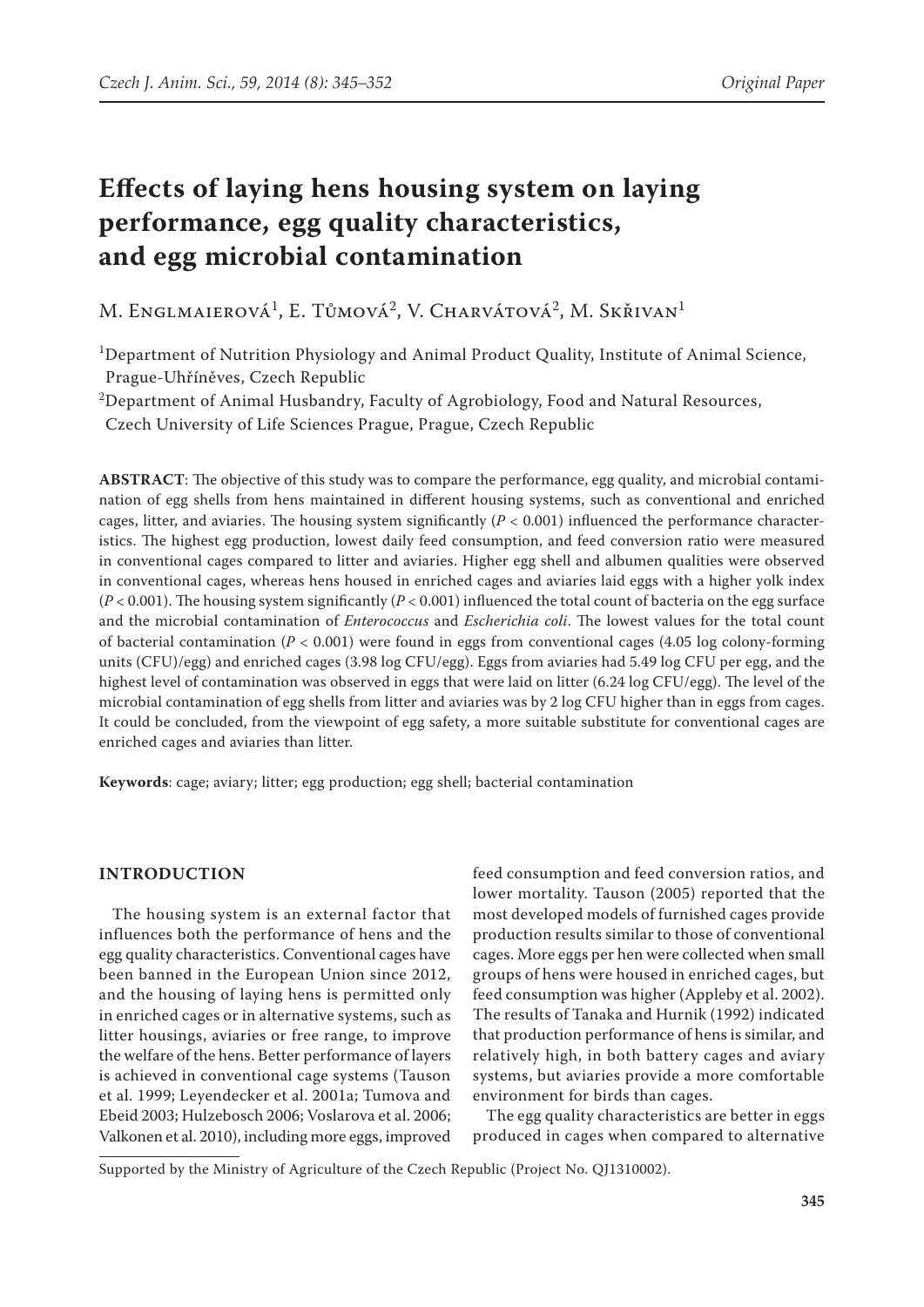systems. Eggs from cage systems had higher values of Haugh units, albumen and yolk indices (Anderson and Adams 1994; Tumova and Ebeid 2003). Opinions on egg weights are ambiguous. Some investigators (Anderson and Adams 1994; Leyendecker et al. 2001b) observed higher egg weights from hens that were housed in cages, whereas others (Tumova and Ebeid 2005; Pistekova et al. 2006) reported heavier eggs from litter systems.

Egg quality could also be evaluated by the level of microbial contamination. The level of egg shell contamination with bacteria depends on the housing system and is related to temperature and humidity. A higher number of microorganisms was recorded on eggshells from alternative housing systems when compared to cages (Quarles et al. 1970; De Reu et al. 2005, 2006). The microflora of the egg shell is dominated by Gram-positive bacteria, which may originate from dust, soil or faeces, most likely due to their tolerance to dry conditions. The contamination of egg surfaces ranges from 2 to 7 log colony-forming units (CFU) per egg shell (Board and Tranter 1995).

The ban on housing hens in conventional cages has led to a search for suitable housing systems. In terms of the welfare of hens, alternative housing systems are preferable to cages. However, the influence of the housing system on egg quality still needs more investigations. Therefore, this study was conducted to compare the performance of hens and the quality of eggs, expressed as the physical egg quality characteristics and microbial contamination of egg shells, from conventional and enriched cages, housings with litter, and aviaries to find a suitable substitute for conventional cages.

### **Material and methods**

The experiment lasting for 40 weeks was conducted with 232 Hisex Brown hens, 20 weeks old. The laying hens were housed in conventional cages Eurovent (72 hens, 3 hens per cage,  $550 \text{ cm}^2$ ) per hen), enriched cages SKN-O 30-60 (Kovobel, Domažlice, Czech Republic) (60 hens, 10 hens per cage, 750 cm<sup>2</sup> per hen), aviaries (40 hens, 15 birds per  $m<sup>2</sup>$ ), and on litter (60 hens, 10 hens per box, 7 birds per  $m^2$ ). They were fed two feed mixtures according to the age of hens (i.e. from 20 to 40 weeks of age and from 41 to 60 weeks of age). The ingredients of the feed mixtures are listed in Table 1. Feed and water were supplied *ad libitum*. The daily photoperiod was set at 15 h light : 9 h

Table 1. Feed mixture composition for laying hens<sup>1</sup>

|                                        | Weeks          |                |  |  |  |  |
|----------------------------------------|----------------|----------------|--|--|--|--|
| Component (g/kg)                       | $20 - 40$      | $41 - 60$      |  |  |  |  |
| Wheat                                  | 343.8          | 355            |  |  |  |  |
| Maize                                  | 283            | 303            |  |  |  |  |
| Soya extracted meal                    | 175            | 155            |  |  |  |  |
| Fish meal                              | 15             | 15             |  |  |  |  |
| Yeast                                  | 15             | $\Omega$       |  |  |  |  |
| Wheat bran                             | 20             | 25             |  |  |  |  |
| Lucerne meal                           | 20             | 20             |  |  |  |  |
| Rapeseed oil                           | 30             | 30             |  |  |  |  |
| Limestone                              | 80             | 80             |  |  |  |  |
| Dicalcium phosphate                    | 10             | 10             |  |  |  |  |
| Sodium chloride                        | $\overline{2}$ | $\overline{2}$ |  |  |  |  |
| Vitamin-mineral premix <sup>2</sup>    | 5              | 5              |  |  |  |  |
| Methionine 50                          | 1.2            | 0              |  |  |  |  |
| Calculated content of nutrients (g/kg) |                |                |  |  |  |  |
| Crude protein                          | 166.6          | 153.7          |  |  |  |  |
| $AMEN$ (MJ/kg)                         | 11.4           | 11.48          |  |  |  |  |
| Calcium                                | 34.8           | 34.8           |  |  |  |  |
| Phosphorus                             | 5.6            | 5.6            |  |  |  |  |

 $AME<sub>N</sub>$  = apparent metabolizable energy value <sup>1</sup>laying hens were fed two feed mixtures according to age: from 20 to 40 weeks and from 41 to 60 weeks 2 vitamin-mineral premix provided per kg of diet: retinyl acetate 8000 IU, vitamin  $D_3$  2250 IU, vitamin E 15 mg, menadione 1.5 mg, thiamine 1.5 mg, riboflavin 4 mg, pyridoxine 2 mg, cobalamine 0.01 mg, niacinamide 20 mg, Ca pantothenate 6 mg, biotin 0.06 mg, folic acid 0.4 mg, choline chloride 250 mg, betaine 50 mg, DL-methionine 0.3 g, Co 0.3 mg, Cu 6 mg, Fe 30 mg, I 0.7 mg, Mn 60 mg, Zn 50 mg, Se 0.2 mg

darkness. The light intensity was ca. 10 lux. The room temperature was kept at 20–22°C.

The performance of the hens was recorded with the daily number of hens and eggs, as well as the feed intake per cage, box, and/or aviary. The health of the hens was assessed daily.

Eggs for physical quality determination were collected at 7 h at 28-day intervals for two consecutive days following the procedure of Tumova and Gous (2012) or Skrivan et al. (2013). All laid eggs were examined. A total of 1509 eggs were analyzed. The egg shape index (ESI; %) was determined using the formula:

 $ESI = (egg width/egg length) \times 100$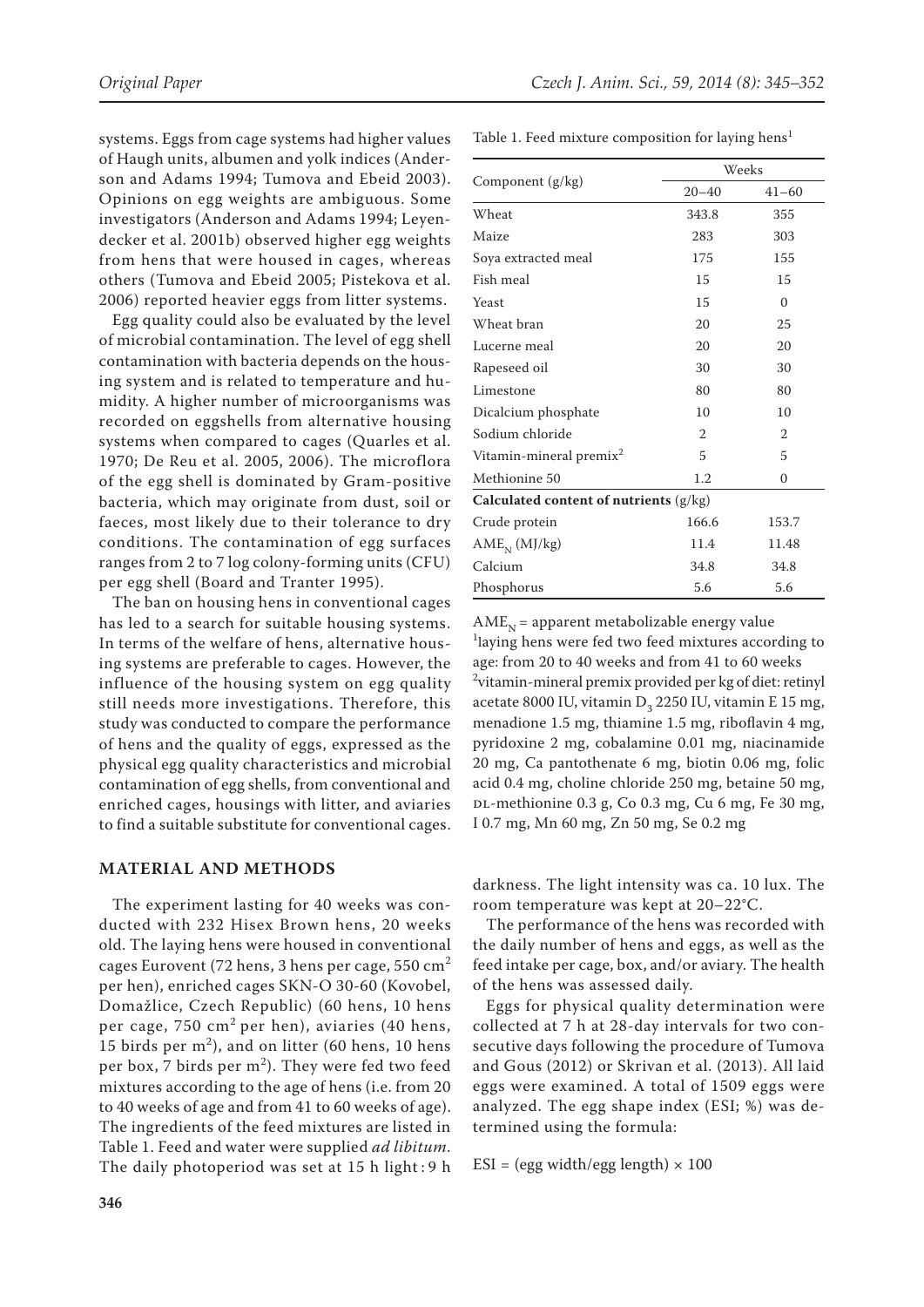The albumen, yolk, and shell percentages were calculated using the individual weight of each egg and the weight of its components. The shell weight was measured after drying at 50°C for 2 h. The shell strength  $(g/cm<sup>2</sup>)$  was measured using a destructive method that was performed with a QC-SPA apparatus (TSS, York, UK). The shell thickness (mm) at the equatorial plane was evaluated using a QCT micrometer (TSS) after removing the inner and outer egg shell membranes. The egg shell index was calculated after Ahmed et al. 2005:

 $SI = (SW/S) \times 100$ ;  $S = 4.68 \times EW^{2/3}$ 

where:

 $SI = egg shell index (g/100 cm<sup>2</sup>)$  $SW = shell weight(g)$ S = shell surface  $\text{ (cm}^2\text{)}$  $EW =$  egg weight (g)

The albumen height and Haugh units (Haugh 1937) were evaluated using a QCH device (TSS). The yolk height (mm) was measured using a digital micrometer head (Mitutoyo, Kawasaki, Japan). The formula for the albumen index (AI; %) calculation is as follows:

AI = {albumen height/[(long diameter of albumen + + short diameter of albumen)/2]}  $\times$  100

The yolk index (YI; %) was calculated using the formula:

 $YI = (yolk height/yolk diameter) \times 100$ 

The yolk to albumen ratio (YAR; %) was calculated as:

YAR = (yolk weight/albumen weight)  $\times$  100

Eggs for the measurement of microbial egg shell contamination were collected at 7 h every four weeks, nine times per experiment (from July to March), four eggs from each treatment; 36 eggs per treatment  $(9 \times 4)$  and 144 eggs per experiment  $(9 \times 4 \times 4)$  in total. Eggs were randomly collected

from middle floor of cages or from nests. The microbiological analysis of the egg shells consisted of counting the *Escherichia coli*, *Enterococci*, and total bacteria using the standard plate count method. Eggs were individually placed into sterile plastic bags with 10 ml of sterile saline with peptone (SSP) and were gently rubbed for 3 min. Next, 1 ml of neat  $(10^0)$  or diluted  $(10^{-1}-10^{-5})$ SSP was pipetted into Petri dishes, and standard plate count agar (Oxoid, Basingstokes, UK) was added for the total count of bacteria. Agar with a diluted sample was mixed by rotating the plates, and the plates were incubated at 30°C for 5 days after solidification. In addition, 0.1 ml of neat  $(10<sup>0</sup>)$  or diluted  $(10<sup>-1</sup>-10<sup>-3</sup>)$  SSP was spread on different media: *Escherichia coli* on MacConkey agar (Oxoid) and *Enterococcus* on Slanetz-Bartley agar (Oxoid), both incubated at 37°C for 48 h. All samples were tested in duplicate. The number of typical colonies on Petri dishes was counted after incubation, after which the colony-forming units (CFU) per egg were calculated and log transformed before performing the statistical analysis.

*Statistical analysis***.** The data were statistically evaluated using One-Way Analyses of Variance (ANOVAs), the General Linear Models (GLM) procedure of the SAS software (Statistical Analysis System, Version 9.1.3., 2003). All differences were considered significant at *P* < 0.05. The results in the tables are presented as the means and standard error of the mean (SEM).

### **Results**

The performance characteristics (Table 2) were significantly  $(P < 0.001)$  influenced by the housing system. The highest hen-day egg production was recorded from the enriched (92.2%) and conventional (91.3%) cages, compared with the litter housings (79.8%) and aviaries (71.8%). The housing in the enriched cage and alternative systems (aviary and litter) increased the feed conversion ratio

Table 2. Effect of housing system on performance characteristics in laying hens

| Characteristic                        | Housing system    |                   |                   |                   |            |              |
|---------------------------------------|-------------------|-------------------|-------------------|-------------------|------------|--------------|
|                                       | conventional cage | enriched cage     | aviary            | litter            | <b>SEM</b> | Significance |
| Hen-day egg production (%)            | 91.3 <sup>a</sup> | 92.2 <sup>a</sup> | 71.8 <sup>c</sup> | 79.8 <sup>b</sup> | 0.69       | < 0.001      |
| Daily feed consumption (g/hen)        | $121^{b}$         | 137 <sup>a</sup>  | 131 <sup>a</sup>  | 136 <sup>a</sup>  | 1.1        | < 0.001      |
| Feed conversion ratio (feed/egg mass) | 2.24 <sup>c</sup> | $2.38^{b}$        | 2.92 <sup>a</sup> | 2.87 <sup>b</sup> | 0.029      | < 0.001      |

a<sup>-c</sup>means followed by different letters in the same row are significantly different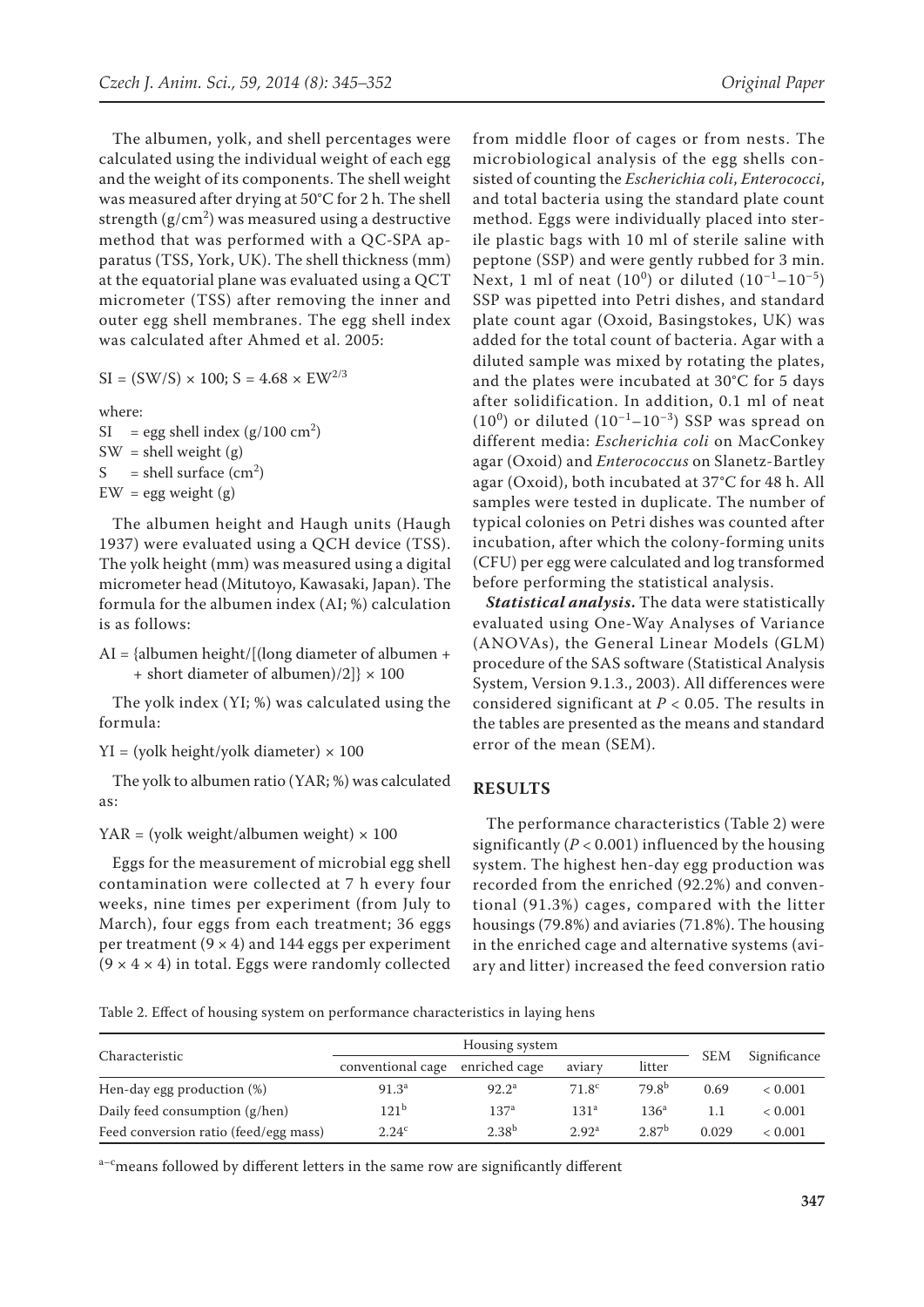| Characteristic                     | Housing system    |                    |                      |                      |            |              |
|------------------------------------|-------------------|--------------------|----------------------|----------------------|------------|--------------|
|                                    | conventional cage | enriched cage      | aviary               | litter               | <b>SEM</b> | Significance |
| Egg weight $(g)$                   | 60.1 <sup>b</sup> | 61.8 <sup>a</sup>  | 62.2 <sup>a</sup>    | 58.9 <sup>c</sup>    | 0.16       | < 0.001      |
| Egg shape index $(\%)$             | 76.0 <sup>c</sup> | $77.2^{ab}$        | 77.6 <sup>a</sup>    | $76.8^{b}$           | 0.08       | < 0.001      |
| Albumen index (%)                  | $8.6^\circ$       | 10.0 <sup>a</sup>  | $10.2^{\rm a}$       | $9.2^b$              | 0.08       | < 0.001      |
| Albumen percentage (%)             | $62.6^{b}$        | 64.0 <sup>a</sup>  | 64.2 <sup>a</sup>    | $62.8^{b}$           | 0.08       | < 0.001      |
| Haugh units                        | $88.5^{\rm a}$    | 81.3 <sup>b</sup>  | $78.2^{\circ}$       | 83.0 <sup>b</sup>    | 0.40       | < 0.001      |
| Yolk index (%)                     | $44.6^{b}$        | 46.2 <sup>a</sup>  | 46.2 <sup>a</sup>    | $45.2^{b}$           | 0.11       | < 0.001      |
| Yolk percentage (%)                | 26.7 <sup>a</sup> | $25.5^{\rm b}$     | 25.0 <sup>c</sup>    | 26.6 <sup>a</sup>    | 0.07       | < 0.001      |
| Shell thickness (mm)               | $0.377^{\rm b}$   | 0.379 <sup>b</sup> | $0.387$ <sup>a</sup> | $0.376^{\rm b}$      | 0.0008     | < 0.001      |
| Shell strength $(g/cm2)$           | 4930 <sup>a</sup> | 4743 <sup>b</sup>  | $4665^{\rm b}$       | $4794$ <sup>ab</sup> | 25.4       | 0.002        |
| Shell percentage (%)               | 10.6 <sup>a</sup> | 10.5 <sup>b</sup>  | 10.7 <sup>a</sup>    | 10.7 <sup>a</sup>    | 0.02       | 0.024        |
| Egg shell surface $(cm2)$          | 71.6 <sup>b</sup> | 72.9 <sup>a</sup>  | $73.2^a$             | 70.6 <sup>c</sup>    | 0.13       | < 0.001      |
| Shell index $(g/100 \text{ cm}^2)$ | 8.9 <sup>b</sup>  | 8.9 <sup>b</sup>   | 9.1 <sup>a</sup>     | 8.9 <sup>b</sup>     | 0.02       | < 0.001      |
| Yolk and albumen ratio (%)         | 42.9 <sup>a</sup> | 40.1 <sup>b</sup>  | $39.2^{b}$           | 42.7 <sup>a</sup>    | 0.17       | < 0.001      |

Table 3. Effect of housing system on physical egg quality characteristics in laying hens

a-cmeans followed by different letters in the same row are significantly different

(2.38, 2.92, and 2.87) and daily feed consumption (137, 131, and 136 g). The lowest values of these characteristics were recorded from conventional cages (2.24 and 121 g).

Results of egg quality characteristics are provided in Table 3, and it is clear that all of the internal and external egg quality characteristics were influenced by the housing system. Significantly (*P* < 0.001) heavier eggs were laid by the hens from the aviaries (62.2 g) and enriched cages (61.8 g), while the lightest eggs were from the hens housed on litter (58.9 g). Table 3 provides the percentage of egg components related to egg weight. Eggs with lower weights (litter and conventional cages) had lower albumen percentages (*P* < 0.001; 62.8%, 62.6%, respectively), while the opposite condition occurred with heavier eggs from enriched cages (64.0%) and aviaries (64.2%). Accordingly, the yolk and albumen ratios were significantly (*P* < 0.001) higher in eggs from the hens that were housed in conventional cages and on litter. The interior egg quality, expressed by the albumen and yolk indices, was significantly (*P* < 0.001) higher in eggs from enriched cages (10.0 and 46.2%) and aviaries (10.2 and 46.2%). However, the highest value of Haugh units (*P* < 0.001) came from eggs laid in conventional cages (88.5), while the lowest value was from eggs laid in aviaries (78.2). A significant effect of the housing system was found for the egg shell quality parameters. Although thicker egg shells (*P* < 0.001) and higher shell percentages  $(P = 0.024)$  were detected in eggs from aviaries (0.387 mm and 10.7%), eggs laid in conventional cages had significantly  $(P = 0.002)$  higher eggshell strength (4930 g/cm<sup>2</sup>).

Table 4 provides the results of the microbial contamination of egg shells from the four housing systems. A significant effect of the housing system was found for the total count of bacteria on the egg surface and in the microbial contamination

Table 4. Effect of housing system on microbial contamination of egg shells

| Characteristic of egg shell con-<br>tamination (log CFU/egg shell) | Housing system    |                   |                   |                   |            |              |
|--------------------------------------------------------------------|-------------------|-------------------|-------------------|-------------------|------------|--------------|
|                                                                    | conventional cage | enriched cage     | aviary            | litter            | <b>SEM</b> | Significance |
| Total count of bacteria                                            | 4.05 <sup>c</sup> | 3.98 <sup>c</sup> | 5.49 <sup>b</sup> | 6.24 <sup>a</sup> | 0.101      | < 0.001      |
| Escherichia coli                                                   | 3.40 <sup>c</sup> | 3.50 <sup>c</sup> | $5.22^{b}$        | 5.68 <sup>a</sup> | 0.108      | < 0.001      |
| Enterococcus                                                       | 1.50 <sup>b</sup> | 1.46 <sup>b</sup> | 3.33 <sup>a</sup> | 3.58 <sup>a</sup> | 0.129      | < 0.001      |

CFU = colony-forming units

a<sup>-c</sup>means followed by different letters in the same row are significantly different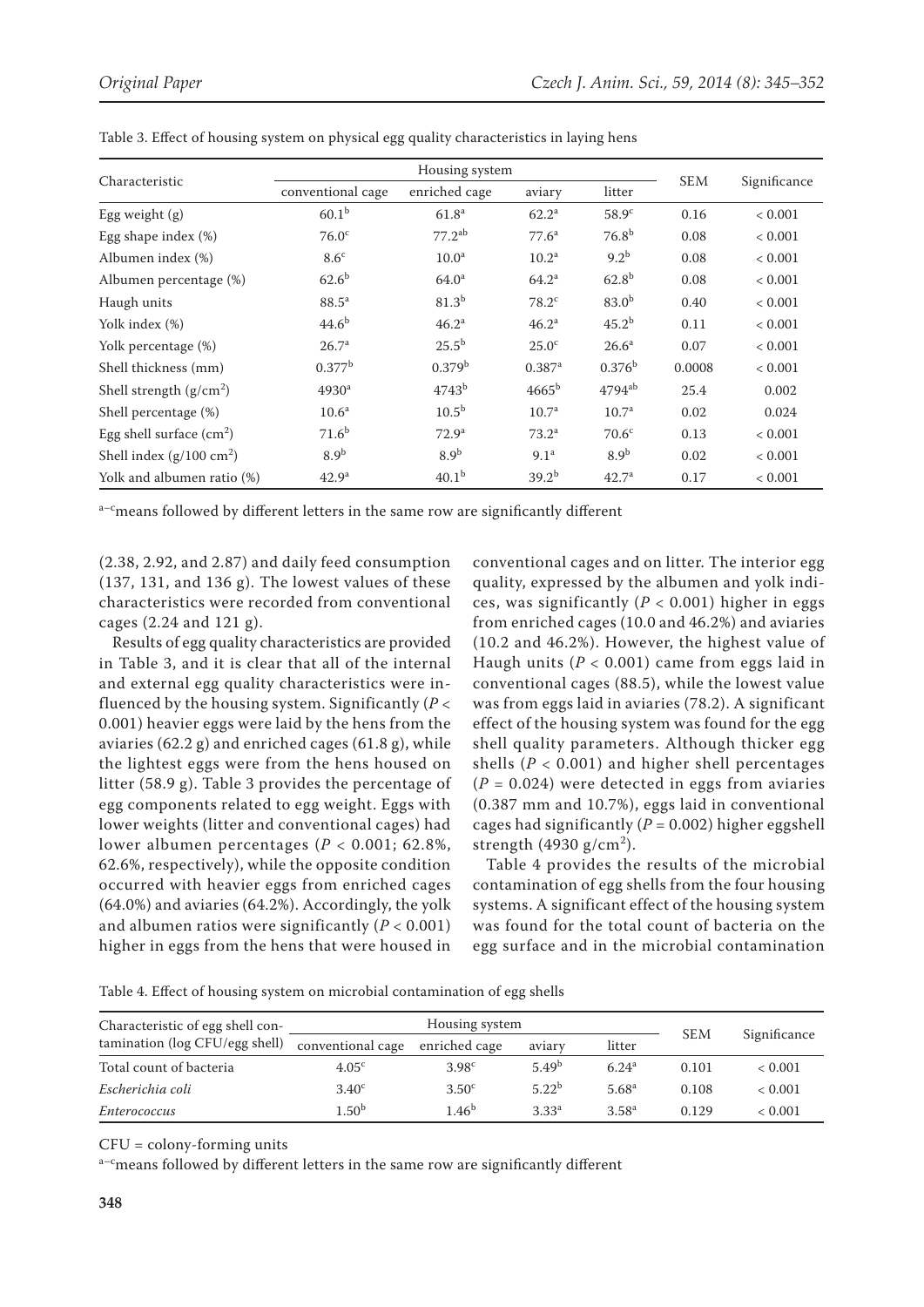

tem on total count of bacteria on shells during experiment

of *Enterococcus* and *Escherichia coli*. Eggs from both cage systems had significantly (*P* < 0.001) lower values of egg shell contamination for both the total count of bacteria and *Escherichia coli*; conventional cages had 4.05 and 3.40 log CFU/egg, respectively, and enriched cages had 3.98 and 3.50 log CFU/egg, respectively. The highest contamination was discovered in eggs from litter housings (6.24 and 5.68 log CFU/egg). In addition, the results indicate that eggs from conventional cages (1.50 log CFU/egg) and enriched cages (1.46 log CFU/egg) had significantly (*P* < 0.001) lower numbers of *Enterococci* on the egg shell surface. The egg shells from alternative housing systems (litter housings and aviaries) were 100 times more contaminated than eggs from cages.

Changes in total count of bacteria on shells from different housing systems during the whole experimental period are evident from Figure 1. In alternative housing systems, there was recorded a gradual increase of contamination in the first months of observation. The peak was observed in October and then the values slowly decreased in winter season. Conversely, microbial contamination of shells from cages systems was without substantial changes and fluctuated around 4 log CFU/shell.

#### **Discussion**

The housing system influenced the performance characteristics of laying hens. Better results were achieved in cages (e.g. lower feed consumption and conversion and higher egg production) compared to alternative systems. These performance results are in agreement with studies by Leyendecker et al. (2001a) and Tumova and Ebeid (2003). Addi-

tionally, Voslarova et al. (2006) obtained a higher number of eggs, a higher number of eggs per hen per day, and a higher egg mass weight per hen per day in a cage system. In addition, Hulzebosch (2006) reported that hens housed in cages had higher egg production than hens housed in litter housings and aviaries, whereas a higher number of eggs were laid in aviaries due to the ability to lay eggs longer. Michel and Huonnic (2003) also showed lower egg production in aviaries than in cages, but the difference was smaller than in the present study. Lower egg production in aviaries could be caused by the fact that some eggs were laid on the floor, perhaps eaten, and not counted. The hens that were housed on litter had by approximately 10% higher feed consumption per day than hens from cages (Tauson et al. 1999). Conversely, Tactacan et al. (2009) compared conventional battery cages and enriched cages and found that the cage design did not affect the hen-day egg production, feed consumption or egg weight. The size of the group of hens is also important. A high level of productivity and good egg quality can be obtained in large, furnished cages (Huneau-Salaun et al. 2011).

In the present study, heavier eggs were laid in enriched cages and aviaries. These results are in agreement with Anderson and Adams (1994) and Leyendecker et al. (2001b), who observed higher egg weights from hens housed in cages, whereas Tumova and Ebeid (2005) and Pistekova et al. (2006) recorded heavier eggs on litter. Furthermore, the lower weight of eggs from hens housed in conventional cages is likely related to greater egg production.

A higher quality of egg shell and albumen was found in cages. Accordingly, Anderson and Adams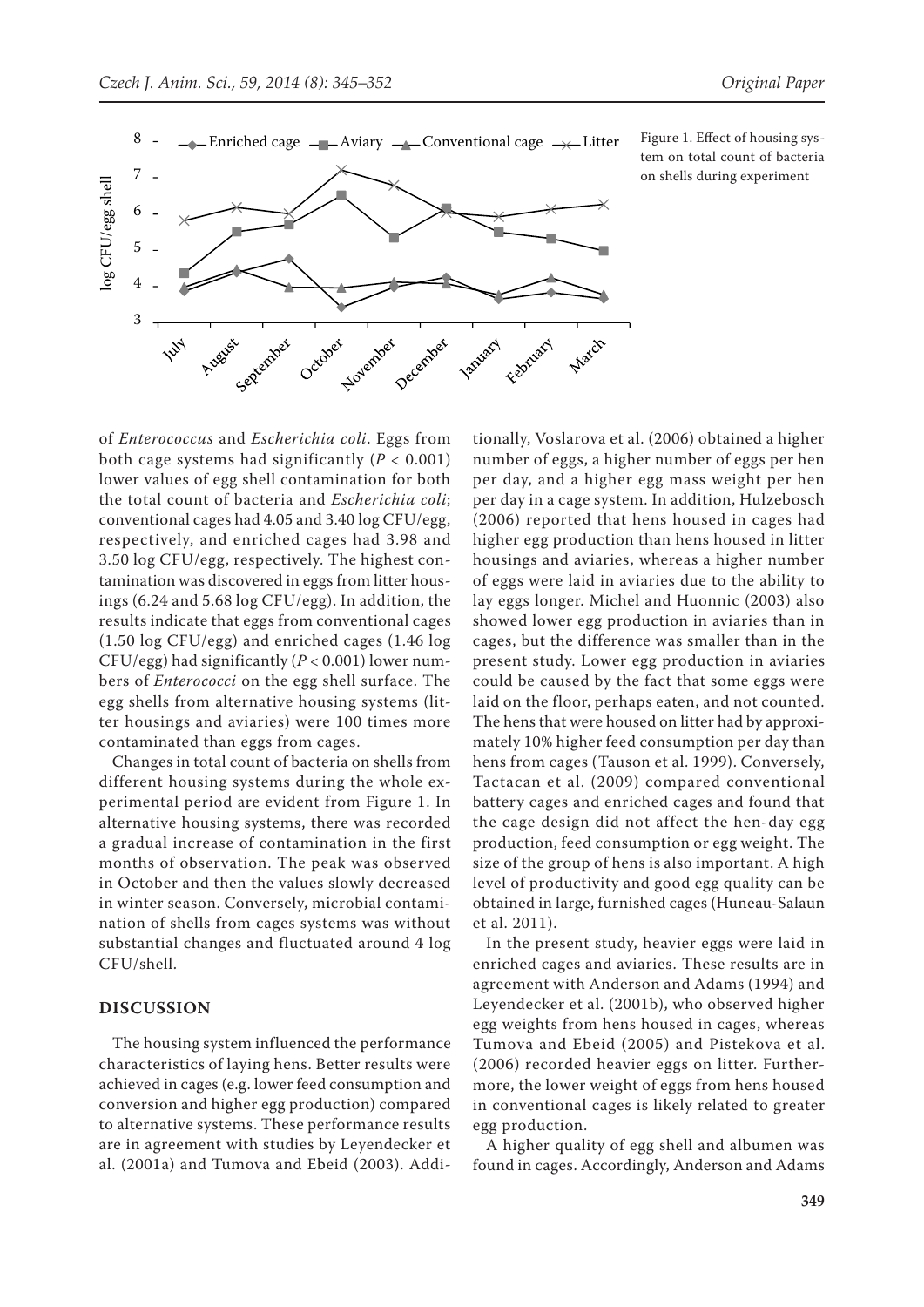(1994) and Tumova and Ebeid (2003) reported higher values of Haugh units and albumen indices, as well as yolk indices in eggs from cage systems. In the present experiment, eggs with a higher yolk index were laid in aviaries and conventional cages. In addition, numerous studies focused on egg shell quality indicated a higher quality of eggs from cages (Tumova and Ebeid 2005; Lichovnikova and Zeman 2008; Tumova et al. 2009). Although eggshell thickness was lower in eggs that were produced in cages, the eggshell strength was higher (Tumova et al. 2011). On the other hand, other authors reported a higher number of cracked eggs from cage systems compared to aviaries (Tauson et al. 1999), litter systems (Voslarova et al. 2006), and free range and organic systems (14% vs 10 and 5%; Hidalgo et al. 2008). Contrary to the results of our experiment, Platz et al. (2009) reported that the egg quality and health of hens housed in furnished cages did not exhibit any significant advantage over those housed in aviaries.

Lower bacterial contamination on egg shells was observed on eggs from conventional and enriched cage systems compared to alternative housing systems, such as aviaries and litter. Numerous authors also mention that eggs from alternative housing systems are more contaminated by microorganisms on their surfaces (Quarles et al. 1970; De Reu et al. 2005, 2006; Huneau-Salaun et al. 2010; Mallet et al. 2010). The higher bacterial contamination in eggs from alternative housing systems was caused by a higher probability of eggs contact with faeces or bedding material. This same result was reported by Singh et al. (2009), who determined that eggs from cages had lower *Escherichia coli* and coliform contamination than those from nest-boxes and the floor. The percentage of eggs laid in the nest and the disposition of the equipment (nest, perch, and scratching area) may significantly affect the bacterial load of the egg shell. Many other factors, such as cracks or dirt on the shell, dust concentration in the rooms or season, may also influence egg shell bacterial contamination (Mallet et al. 2010). The initial egg shell contamination was correlated with the concentration of aerobic bacteria in the air of the poultry houses (Quarles et al. 1970; De Reu et al. 2005, 2006). Moreover, *Staphylococcus* spp. dominates on the shells of table eggs and also appears to be the most dominating species in the air in the poultry houses (De Reu et al. 2006). Higher bacterial contamination of egg shells can increase the

penetration of microorganisms into egg content. Furthermore, the penetration depends on other factors such as e.g. presence of cuticle, egg shell and membrane quality or storage conditions. De Reu et al. (2008) stated a limit of 5 log CFU/egg which could be considered to refer to egg shells with an acceptable hygienic quality. From this point of view, especially the litter housing seems to be the most risky.

A decrease of bacterial contamination on egg shells in the winter period was probably caused by low temperature. Seasonal influence on the egg shell contamination is also evident from results of experiment of Mallet et al*.* (2006). Significantly (*P* < 0.05) lower total counts of aerobic bacteria and *Enterococci* on the egg shells were ascertained in the winter period than in summer. Also in one of the experiments performed by De Reu et al. (2005) a possible seasonal influence on the eggshell contamination was found with a decrease in the winter period (up to  $> 0.5$  log CFU/eggshell) for total count of aerobic and Gram-negative bacteria. Egg shell contamination correlates with concentration of bacteria in hall (Quarles et al. 1970; De Reu et al. 2005, 2006). Saleh et al. (2003) showed that air in conventional cage, enriched cage, and aviary contained 5.4, 5.6, and 6.3  $\log$  CFU/m<sup>3</sup> of bacteria in summer and 5.6, 5.1, and 5.7 log CFU/ $m<sup>3</sup>$ of bacteria in winter. On the other hand, Quarles et al. (1970) could not always confirm their supposition of the influence of the season on the shell contamination. But some results of Quarles et al. (1970) suspected that high temperatures might lead to an increased eggshell contamination.

#### **Conclusion**

A higher quality was found in eggs laid in cage housing systems and aviaries than in those on litter. In alternative housing systems, bacterial contamination of egg shells fluctuates more than in cages. From the viewpoint of performance of laying hens and egg quality, a suitable substitute for conventional cages are enriched cages and aviaries.

#### **References**

Ahmed A.M.H., Rodriguez-Navarro A.B., Vidal M.L., Gautron J., Garcia-Ruiz J.M., Nys Y. (2005): Changes in eggshell mechanical properties, crystallographic texture and in matrix proteins induced by moult in hens. British Poultry Science, 46, 268–279.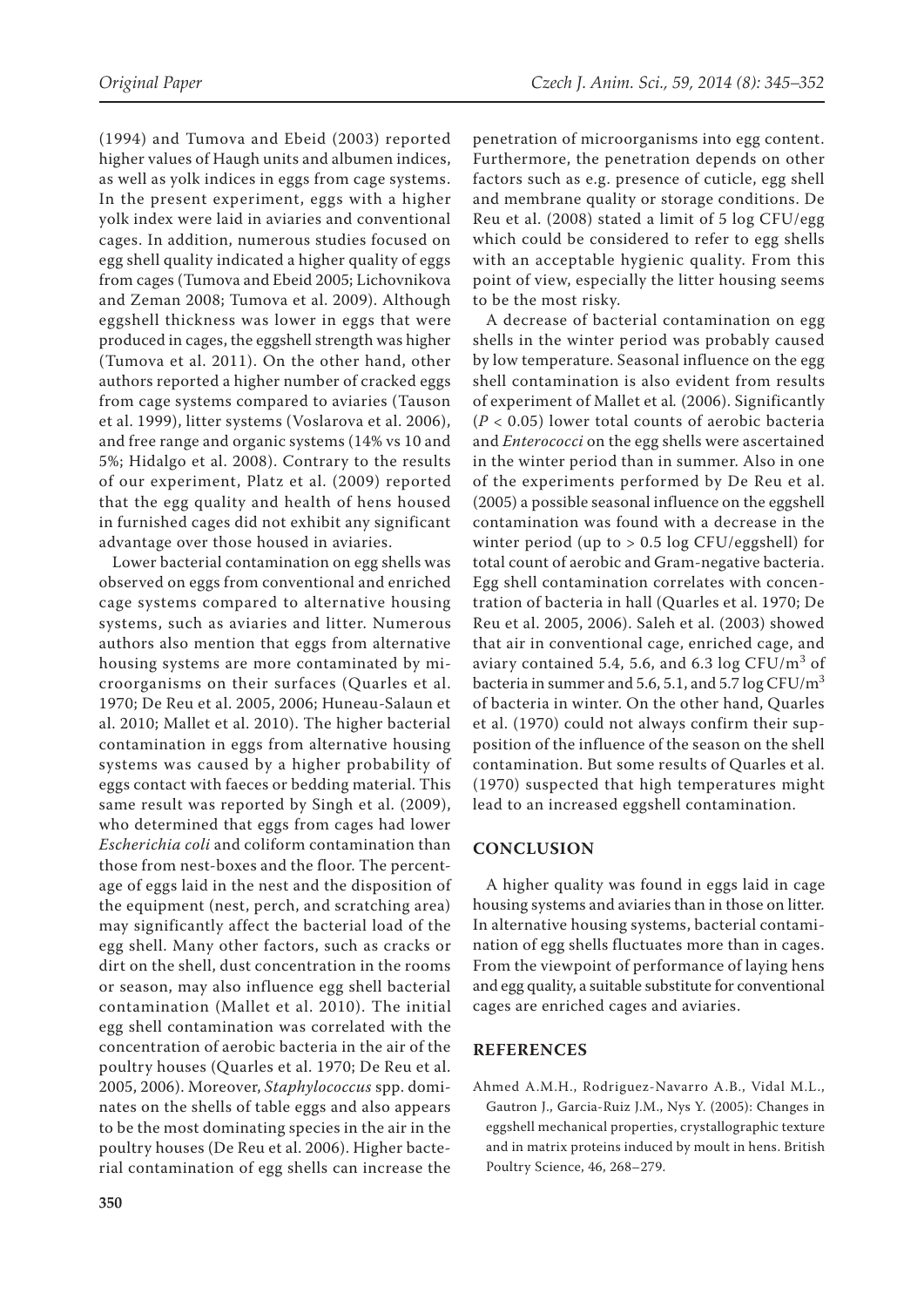- Anderson K.E., Adams A.W. (1994): Effects of cage versus floor environments and cage floor mesh size on bone strength, fearfulness and production of single comb White Leghorn hens. Poultry Science, 73, 1233–1240.
- Appleby M.C., Walker A.W., Nicol C.J., Lindberg A.C., Freire R., Hughes B.O., Elson H.A. (2002): Development of furnished cages for laying hens. British Poultry Science, 43, 489–500.
- Board R.G., Tranter H.S. (1995): The microbiology of eggs. In: Stadelman W.J., Cotterill O.J. (eds): Egg Science and Technology. The Haworth Press, Inc., New York, USA, 81–104.
- De Reu K., Grijspeerdt K., Heyndrickx M., Zoons J., De Baere K., Uyttendaele M., Debevere J., Herman L. (2005): Bacterial egg shell contamination in conventional cages, furnished cages and aviary housing systems for laying hens. British Poultry Science, 46, 149–155.
- De Reu K., Grijspeerdt K., Heyndrickx M., Uyttendaele M., Debevere J., Herman L. (2006): Bacterial shell contamination in the egg collection chains of different housing systems for laying hens. British Poultry Science, 47, 163–172.
- De Reu K., Messens W., Heyndrickx M., Rodenburg T.B., Uyttendaele M., Herman L. (2008): Bacterial contamination of table eggs and the influence of housing systems. World's Poultry Science Journal, 64, 5–19.
- Haugh R.R. (1937): The Haugh unit for measuring egg quality. US Egg and Poultry Magazine, 43, 552–555, 572–573.
- Hidalgo A., Rossi M., Clerici F., Ratti S. (2008): A market study on the quality characteristics of eggs from different housing systems. Food Chemistry, 106, 1031–1038.
- Hulzebosch J. (2006): Wide range of housing options for layers. World's Poultry, 22, 20–22.
- Huneau-Salaun A., Michel V., Huonnic D., Balaine L., Le Bouquin S. (2010): Factors influencing bacterial eggshell contamination in conventional cages, furnished cages and free-range systems for laying hens under commercial conditions. British Poultry Science, 51, 163–169.
- Huneau-Salaun A., Guinebretiere M., Taktak A., Huonnic D., Michel V. (2011): Furnished cages for laying hens: study of the effects of group size and litter provision on laying location, zootechnical performance and egg quality. Animal, 5, 911–917.
- Leyendecker M., Hamann H., Hartung J., Kamphues J., Ring C., Glunder G., Ahlers C., Sander I., Neumann U., Distl O. (2001a): Analysis of genotype–environment interactions between layer lines and housing systems for performance trails, egg quality and bone strength. 1<sup>st</sup> Communication: Performance traits. Zuchtungskunde, 73, 290–307.
- Leyendecker M., Hamann H., Hartung J., Kamphues J., Ring C., Glunder G., Ahlers C., Sander I., Neumann U., Distl O. (2001b): Analysis of genotype-environment interactions between layer lines and housing systems for performance

trails, egg quality and bone strength.  $2<sup>nd</sup>$  Communication: Egg quality traits. Zuchtungskunde, 73, 308–323.

- Lichovnikova M., Zeman L. (2008): Effect of housing system on the calcium requirement of laying hens and on eggshell quality. Czech Journal of Animal Science, 53, 162–168.
- Mallet S., Guesdon V., Ahmed A.M.H., Nys Y. (2006): Comparison of eggshell hygiene in two housing systems: standard and furnished cages. British Poultry Science, 47, 30–35.
- Mallet S., Huneau-Salaun A., Herman L., De Reu K. (2010): Laying hen breeding systems and hygienic status of the eggs. Productions Animales, 23, 183–191.
- Michel V., Huonnic D. (2003): A comparison of welfare, health and production performance of laying hens reared in cages or in aviaries. British Poultry Science, 44, 775–776.
- Pistekova V., Hovorka M., Vecerek V., Strakova E., Suchy P. (2006): The quality comparison of eggs laid by laying hens kept in battery cages and in a deep litter system. Czech Journal of Animal Science, 51, 318–325.
- Platz S., Heyn E., Hergt F., Weigl B., Erhard M. (2009): Comparative study on the behaviour, health and productivity of laying hens in a furnished cage and an aviary system. Berliner und Münchener Tierärztliche Wochenschrift, 122, 235–240.
- Quarles C.L., Gentry R.F., Bressler G.O. (1970): Bacterial contamination in poultry houses and its relationship to egg hatchability. Poultry Science, 49, 60–66.
- Saleh M., Seedorf J., Hartung J. (2003): Total count of bacteria in the air of three different laying hen housing systems. Deutsche Tierärztliche Wochenschrift, 110, 394–397.
- Singh R., Cheng K.M., Silversides F.G. (2009): Production performance and egg quality of four strains of laying hens kept in conventional cages and floor pens. Poultry Science, 88, 256–264.
- Skrivan M., Marounek M., Englmaierova M., Skrivanova V. (2013): Influence of dietary vitamin C and selenium, alone and in combination, on the performance of laying hens and quality of eggs. Czech Journal of Animal Science, 58, 91–97.
- Tactacan G.B., Guenter W., Lewis N.J., Rodriguez-Lecompte J.C., House J.D. (2009): Performance and welfare of laying hens in conventional and enriched cages. Poultry Science, 88, 698–707.
- Tanaka T., Hurnik J.F. (1992): Comparison of behavior and performance of laying hens housed in battery cages and an aviary. Poultry Science, 71, 235–243.
- Tauson R. (2005): Management and housing systems for layers – effects on welfare and production. World's Poultry Science Journal, 61, 477–490.
- Tauson R., Wahlstrom A., Abrahamsson P. (1999): Effect of two floor housing systems and cages on health, pro-